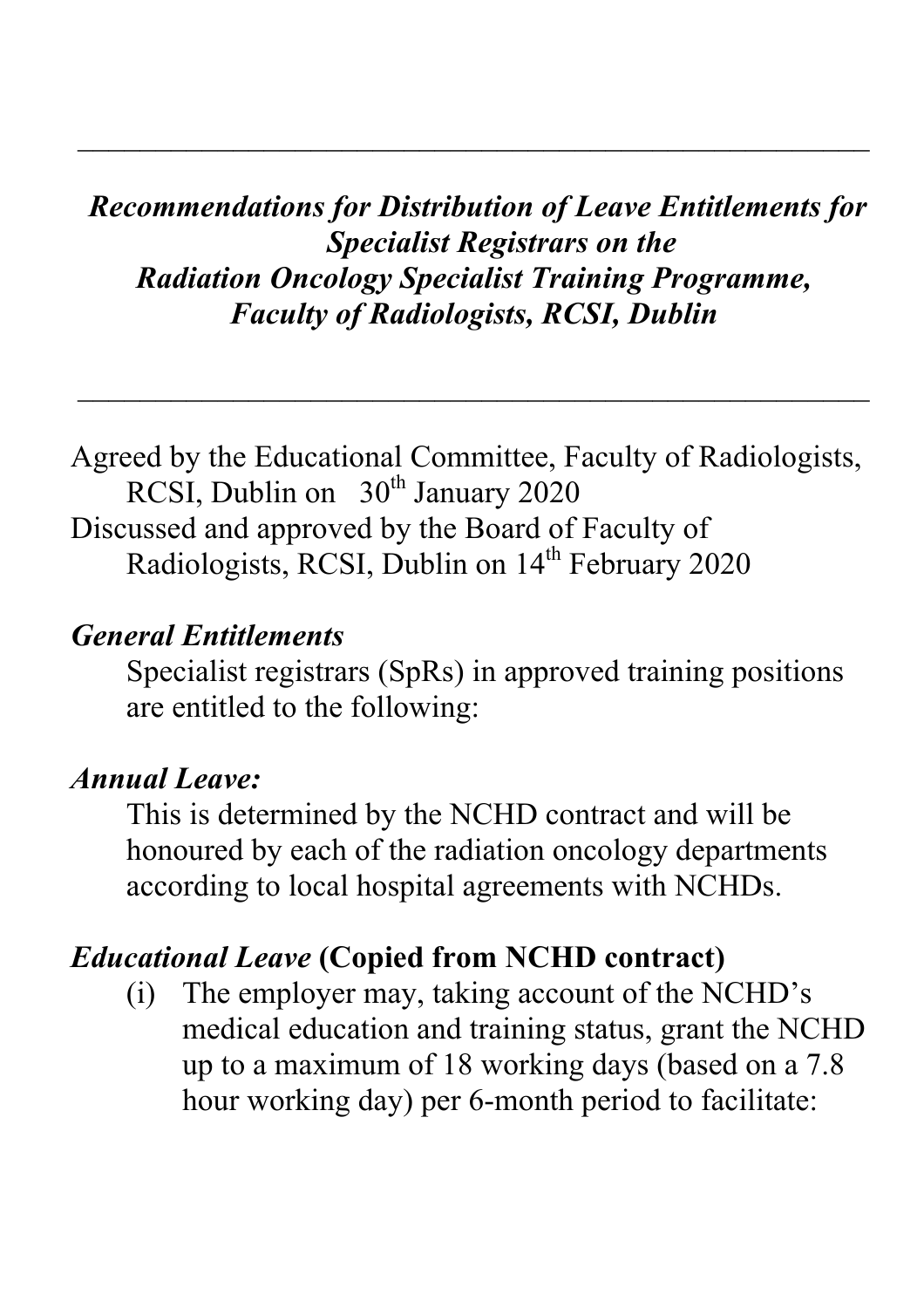1. Attendance at courses, conferences, and educational events determined to be appropriate by the HSE, the recognised training bodies and the universities;

2. Study leave prior to an examination or repeat examination for higher degrees or diplomas determined to be appropriate by the HSE, the recognised postgraduate training bodies and the Universities;

3. Attendance at examinations determined to be appropriate by the HSE, the recognised postgraduate training bodies and the Universities;

4. Attendance at interviews within the Irish public health service appropriate to the NCHD's training/ career pathway;

(ii) All Educational leave must be:

a. be relevant

b. takes account of service and rota needs

c. be recommended by the supervising consultant/ clinical director and

d. be approved by the Employer in advance in line with the Employer's leave policy and with cognisance of the requirements of any specialist training/ professional competence scheme the NCHD is participating in and related medical education and training requirements.

# *General Comments:*

A minimum number of SpRs must be present in each department at all times. The exact number required must be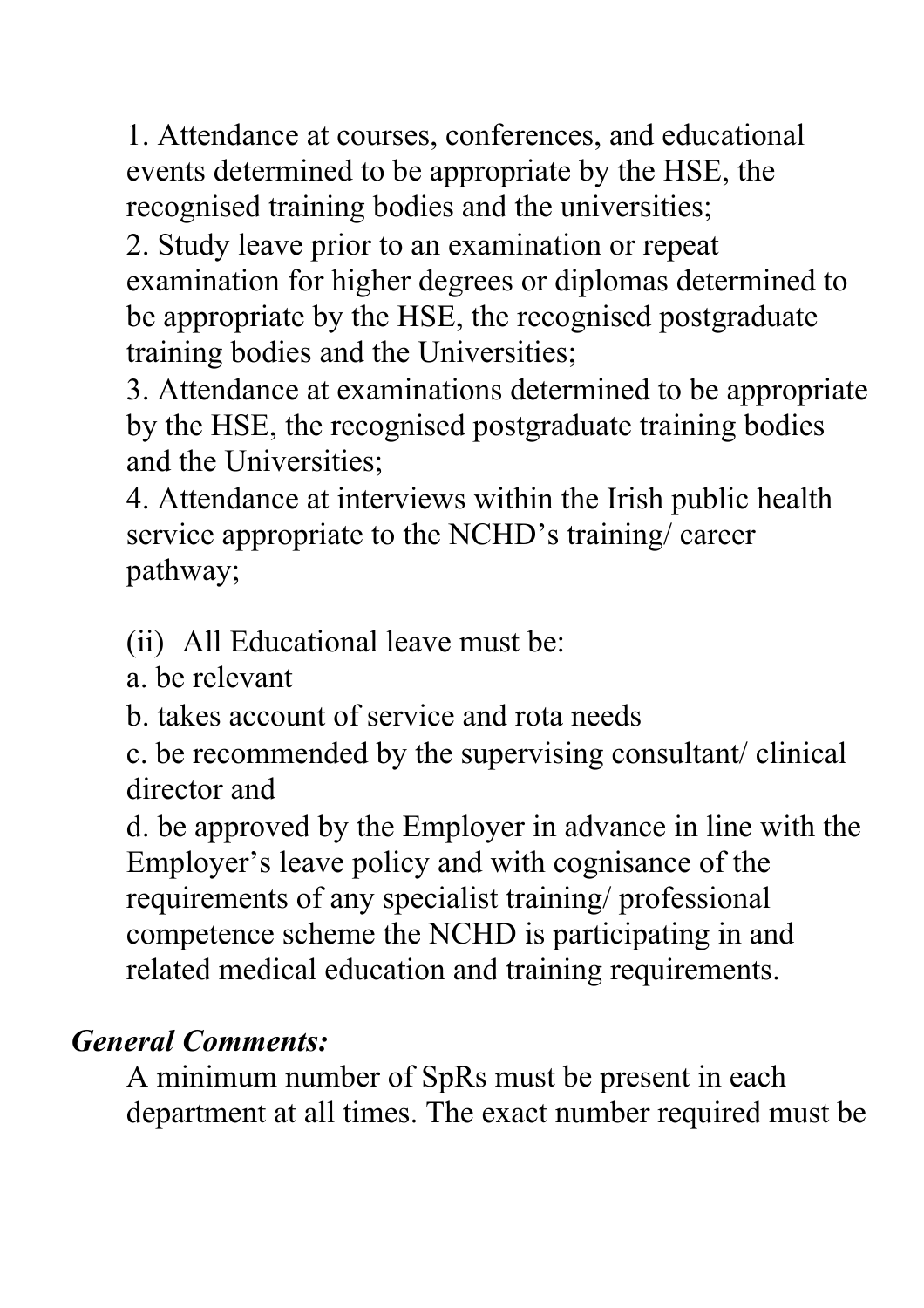decided by each individual hospital with the local trainee co-ordinator.

Every effort must be made to organise all leave at the beginning of each six-month period.

SpRs within a particular department must work together to ensure than all SpRs get their leave entitlements while services within the department are adequately maintained. There are certain weeks during the year when annual leave may not be appropriate because of low staffing levels. These include the week prior to and the week of, FFR (RCSI) Part I and II examinations, the week(s) of the visiting professor, The Christie Hospital Part I courses and the days of national meetings including the Faculty Annual Scientific meeting.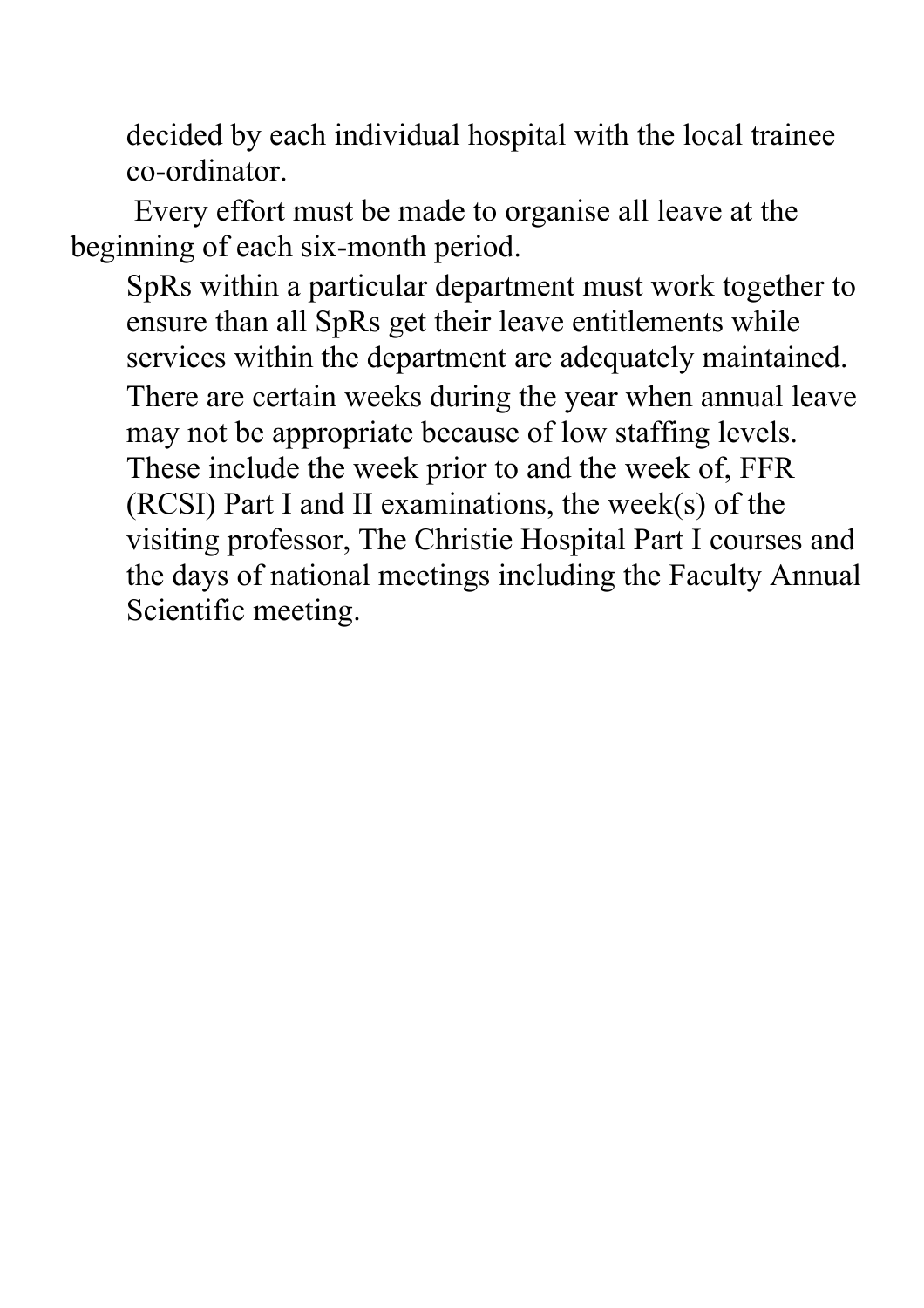### *Educational Leave:*

Recognition must be given to the considerable amount of time spent by radiation oncology SpRs at lectures and tutorials throughout their training and in particular in the months coming up to FFR (RCSI) parts I and II.

To promote fairness and equity across all training centres it must be acknowledged that departments differ significantly in their staffing levels and therefore full educational leave entitlements may not be possible or appropriate.

It is the aim of the faculty and the local co-ordinators to adopt a fair, reasonable and standardised approach to educational leave

Educational leave should be co-ordinated with the local trainee co-ordinator

Travel time to and from relevant exams, courses and conferences must be included in the educational leave taken

## *Faculty educational events included in educational leave:*

Annual Scientific Meeting 1day (optional) Visiting Professor 1 day (optional) Annual Assessment 0.5 days (mandatory )

# *First year (32.5 days)*

Annual Scientific Meeting 1 days Visiting Professor 1 day Annual Assessment 0.5 day Human Factor 3 days ( could be done in year 2 due to large number of leave days in year 1) \*Part 1 FFR teaching courses: 15 days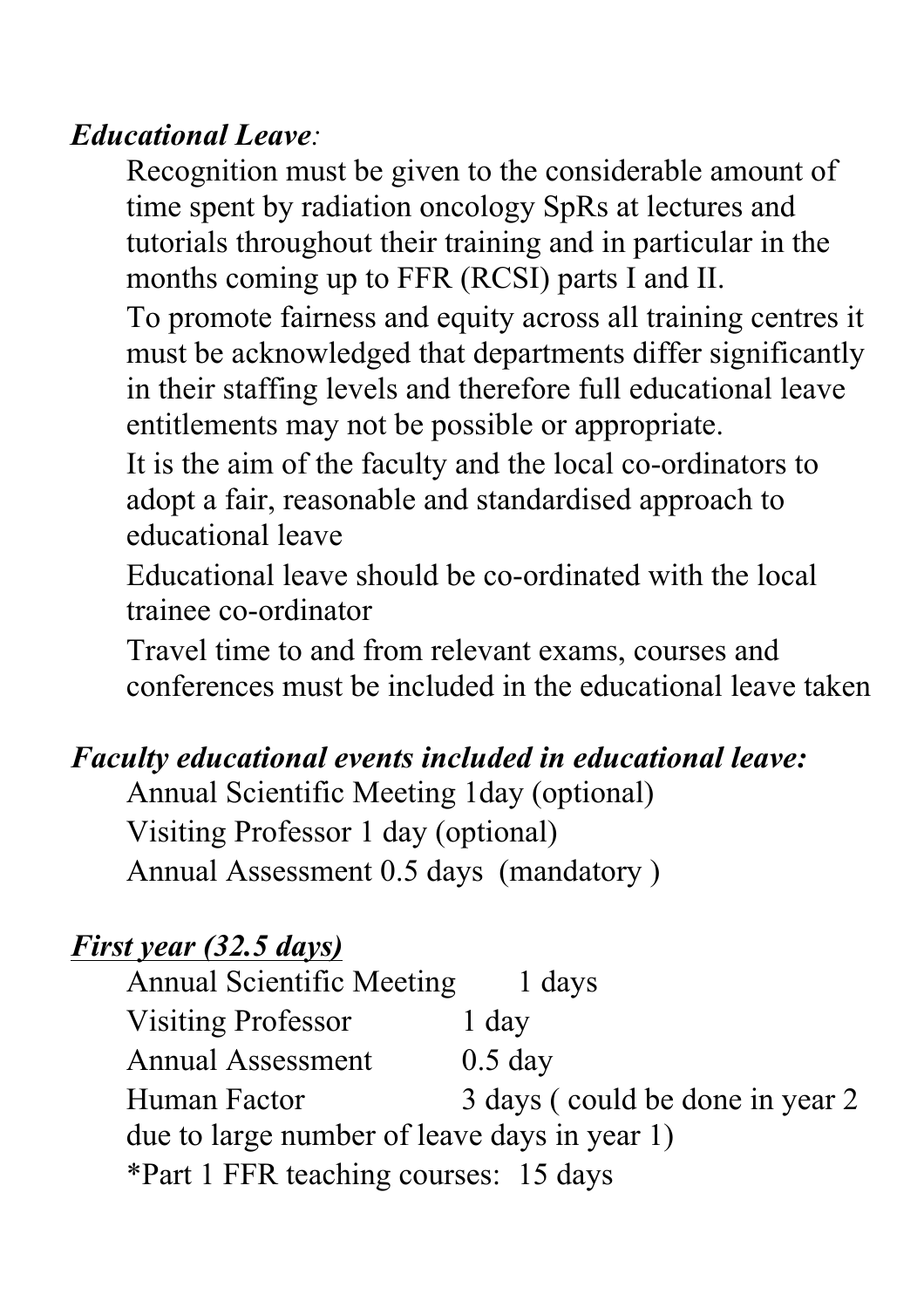- Christie November Pharmacology, Chemotherapy and Molecular Biology – 5 days
- Christie February Radiobiology and Medical Statistics  $-5$  days
- Christie May Physics 5days
- \*Part 1 FFR Lecture series: (October June)
	- Lectures 12 days (24 weeks of lectures x 0.5 days)

#### *Second year (20.5 days)*

| <b>Annual Scientific Meeting</b> | 1 days                          |
|----------------------------------|---------------------------------|
| <b>Visiting Professor</b>        | 1 day                           |
| <b>Annual Assessment</b>         | $0.5$ day                       |
| <b>PBL</b>                       | 5 days                          |
| Human Factor                     | 1 day                           |
| *FFR (RCSI) part I               | 2 days                          |
| <i>*Study leave</i>              | 10 days (before each sitting of |
| the FFR (RCSI) part 1            |                                 |

## *Third year (15.5 days + 12 days if attempting FFR (RCSI) part 1)*

| <b>Annual Scientific Meeting</b> | 1 days                                    |
|----------------------------------|-------------------------------------------|
| <b>Visiting Professor</b>        | 1 day                                     |
| <b>Annual Assessment</b>         | $0.5$ day                                 |
| Human Factor                     | 1 day                                     |
| Lectures                         | 12 days (24 weeks of lectures x 0.5 days) |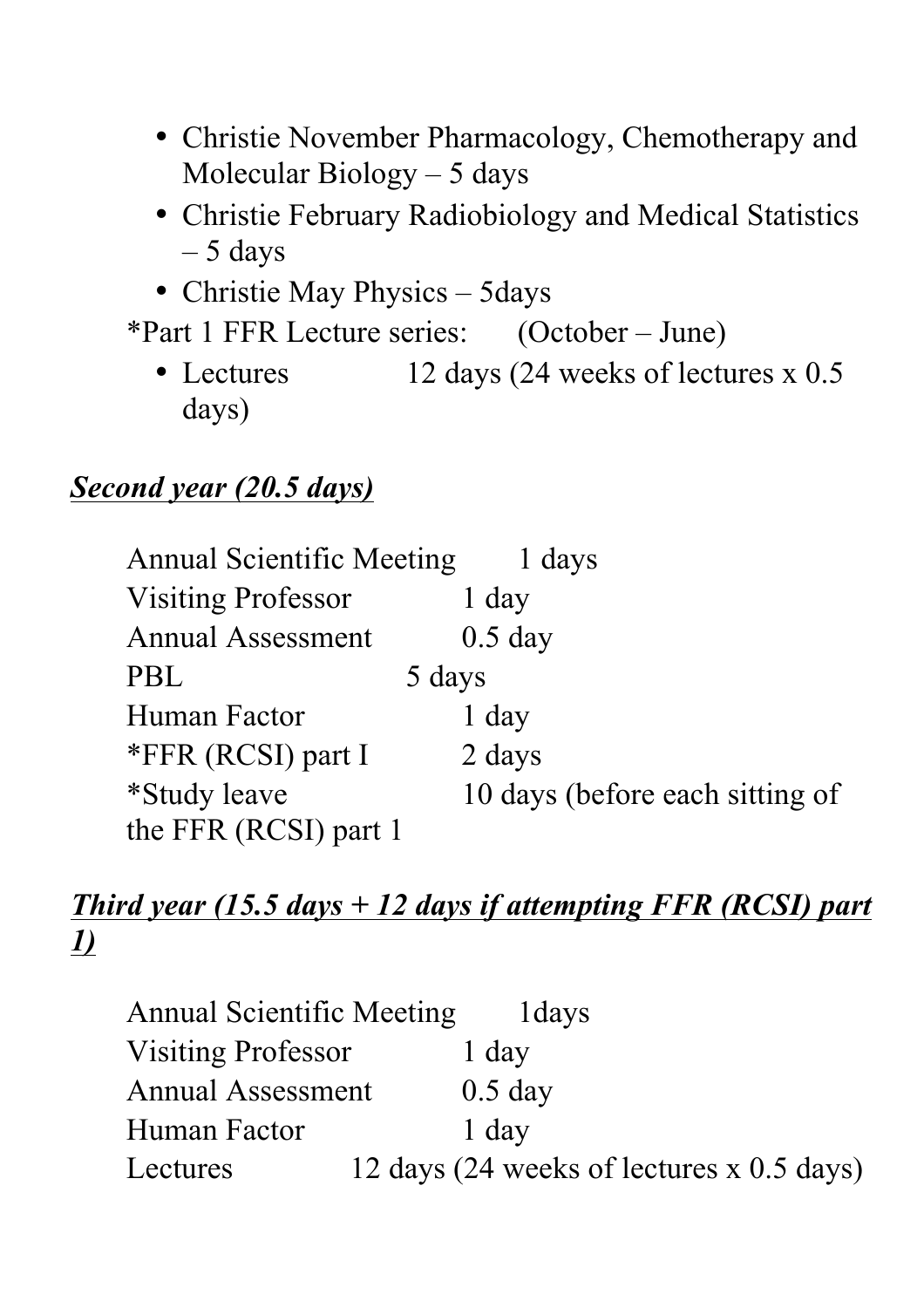\*FFR (RCSI) part I 2 days \*Study leave 10 days \*(Assuming SpR has not passed part 1 after 2 attempts – applies to Autumn sittings of chronological year 3) *Fourth/ Fifth year: (18.5 days)*

| <b>Annual Scientific Meeting</b>  | 1 days                            |
|-----------------------------------|-----------------------------------|
| <b>Visiting Professor</b>         | 1 day                             |
| <b>Annual Assessment</b>          | $0.5$ day                         |
| Human Factor                      | 1 day $(4^{\text{th}}$ year only) |
| <i>*Course leave</i>              | 3 days                            |
| *FFR (RCSI) part 2a and 2b 2 days |                                   |
| <i>*Study leave</i>               | 10 days                           |
| Conferring ceremony               | $0.5$ days                        |

#### *Approved Examinations:*

Educational leave for higher degrees not related to radiation oncology training is discouraged. The SpR may take annual leave prior to non-radiation-oncology examinations.

#### **FFR (RCSI) parts I and II.**

Two weeks, i.e. 10 working days, of educational leave is deemed appropriate in each six months (including additional sittings of the same exam).

**Courses/ Conferences:** (to be limited to year 4/5 when submitting abstracts to the conference/ meeting )

Educational leave must be kept for courses, conferences and clinical meetings relevant to radiation oncology training.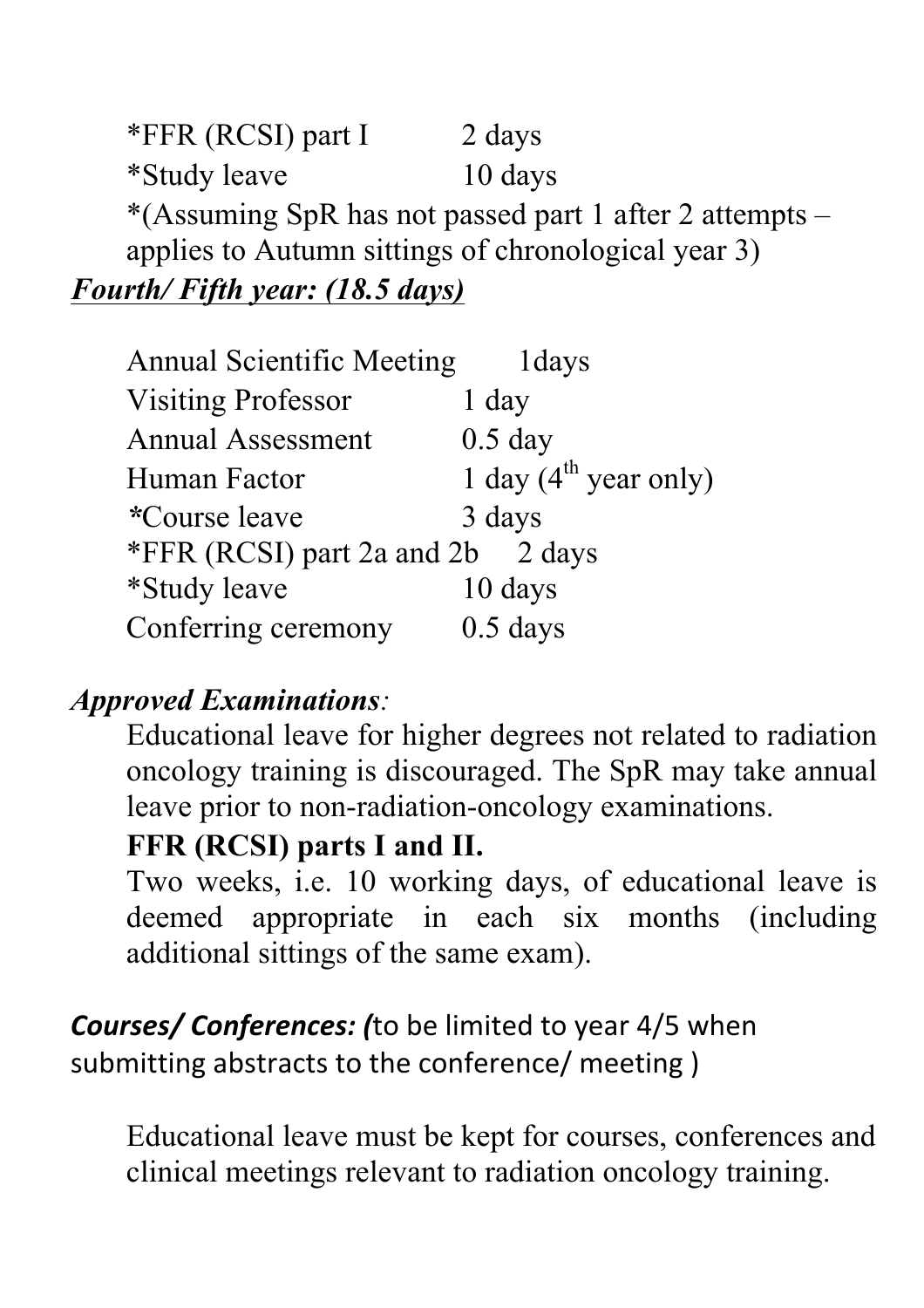Conferences deemed suitable for educational leave for radiation oncology SpRs include but are not restricted to: ESTRO

ASTRO

ASCO

# *Other courses as approved by the Local Coordinator:*

Courses deemed suitable for educational leave for radiation oncology SpRs include pre-fellowship courses eg Cardiff Part 2 course.

It may not be feasible to grant extra days to the candidate for this course in the same six months as FFR (RCSI) part II.

All CPD/CME and attendance certificates should be submitted to the Local co-ordinator for inclusion on SpR's individual file.

### **Maternity, Paternity, Parental, Sick leave etc**

SpRs' entitlement for each of these types of leave is determined by their contract with the individual hospitals.

## **Prolonged absence through sick or maternity leave reduces the time spent in radiation oncology training and may affect examination eligibility.**

A total of three months (12 weeks) may be accumulated in maternity or sick leave or leave for any reason deemed appropriate by the local and national co-ordinator, over the course of the five years of training. SpRs who have taken extended leave will be assessed by the local and national co-ordinator on a case by case basis, in order to assess their